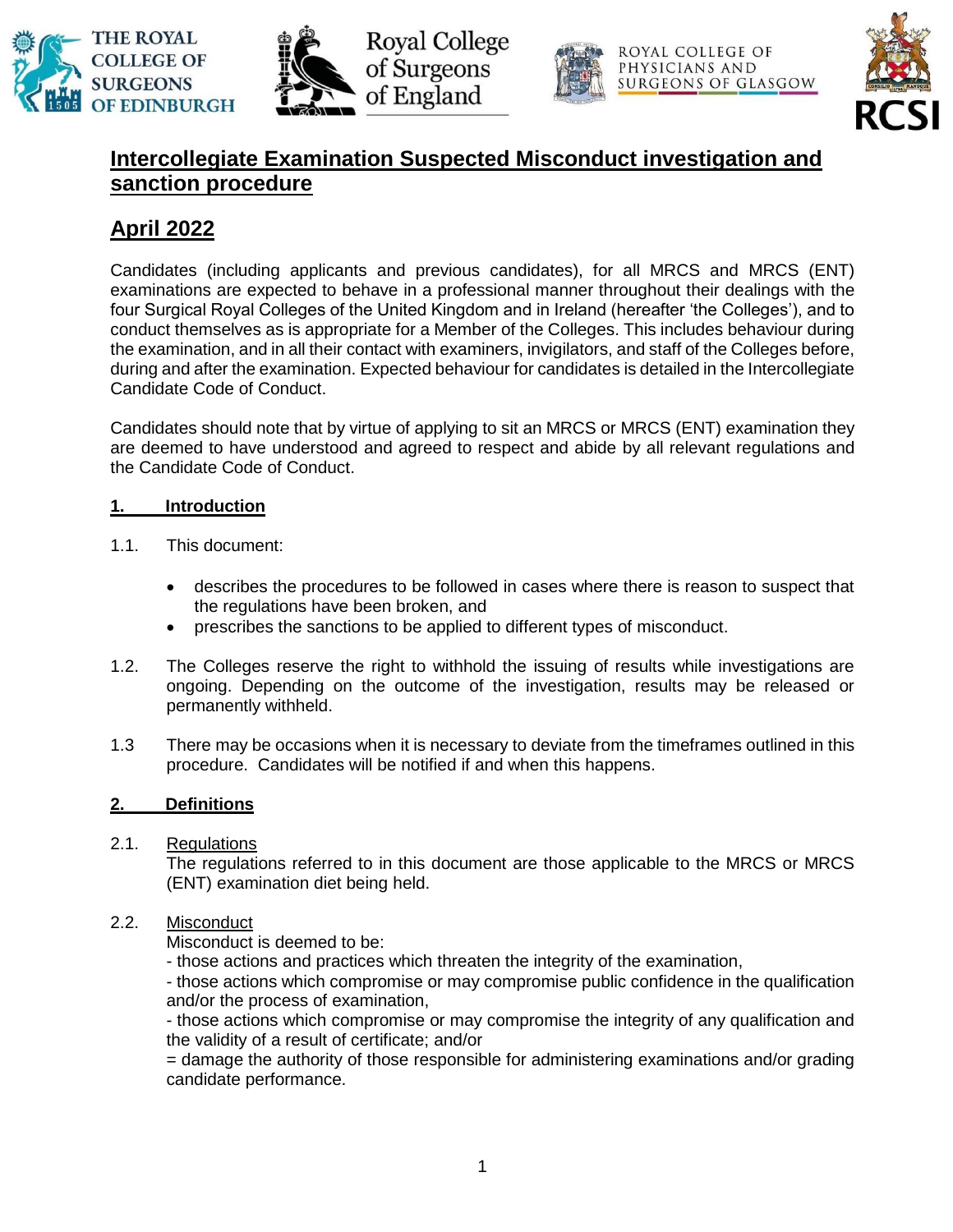2.3. Scope of misconduct by examination format or delivery method

The scope of candidate misconduct described in the non-exhaustive list of examples in the appendix to the **Intercollegiate Candidate Code of Conduct** is not limited to any particular format of examination or the method by which it is delivered. This policy is applicable to written and practical exams whether they are being assessed in a face-toface or remote setting.

## 2.4. Candidate misconduct

The appendix in the **Intercollegiate Candidate Code of Conduct** gives examples of misconduct by candidates. The list is not exhaustive and other instances of misconduct may be considered by the Colleges at their discretion.

#### **3. Allegations of misconduct**

- 3.1. Allegations of misconduct may be reported to Colleges by assessors, examiners, invigilators, remote proctoring services, candidates, examinations staff, patients or simulated patients, or examination venue staff. When dealing with alleged misconduct, Colleges will deal with all relevant parties.
- 3.2. Colleges will seek to establish the full facts and circumstances of any alleged misconduct by any candidate on the civil standard of proof by seeking full accounts from and, where appropriate, interviewing, all parties involved. The Colleges will seek to investigate all allegations of misconduct, but reserve the right to reject allegations which lack substance or appear, upon examination, to be malicious.
- 3.3. If misconduct is discovered during or immediately after the examination by someone at the centre, a full report must be submitted immediately after the event to the relevant College by the invigilator or supervising examiner**. In most circumstances, the candidate will be permitted to complete the examination** but will be warned about the alleged misconduct and informed that a report will be made to the College. Exceptions to this principle would include cases where the candidate's behaviour was dangerous, offensive or disturbing other candidates or was jeopardising the security or conduct of the examination.
- 3.4. For examinations where remote proctoring has been used, the College reserves the right to review the recorded examination event to determine whether misconduct has occurred.
- 3.5. If misconduct is alleged after the examination or is discovered by a College, full details of the alleged misconduct will be reported to the invigilator or supervising examiner from the centre where the examination was conducted.
- 3.6. In all cases, a candidate accused of misconduct must be sent a **full report within 5 working days** of the College receiving a misconduct report, including all evidence of the alleged misconduct and details of the possible consequences should misconduct be proven. The candidate will then be asked to comment in writing on the report within **15 working days** from the date of the full report before further action is taken. Colleges should remind a candidate accused of misconduct of the possible consequences should misconduct be proven in every communication to the candidate. ]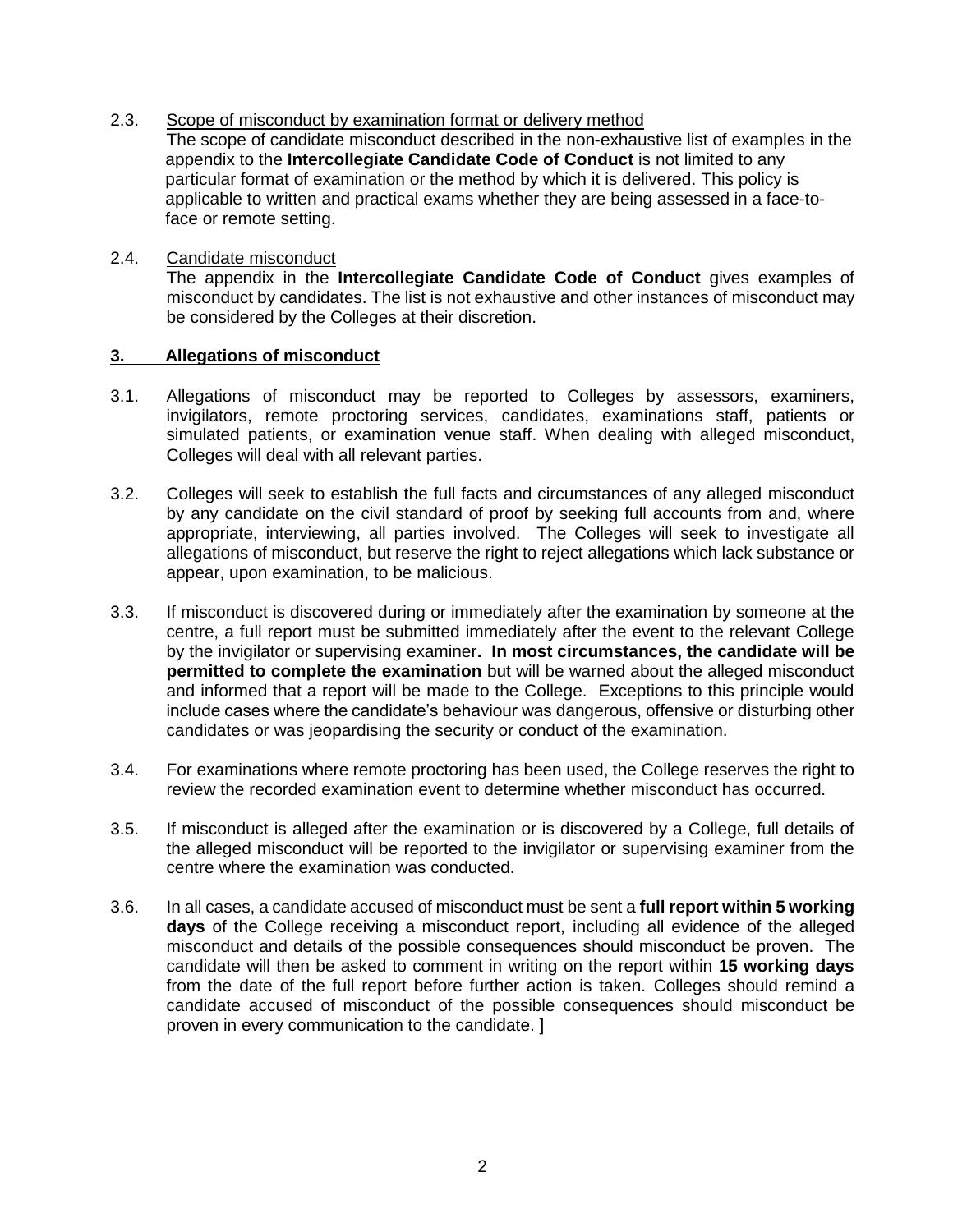#### 3.7 *Anonymous reports*

Anonymous reports of misconduct will be acted upon only if there is supporting evidence, or if the nature of the report warrants it. In these cases the invigilator or supervising examiner will be informed and asked to comment.

#### 3.8 *Access to evidence – confidentiality of evidence*

It is at the discretion of the College as to the means by which evidence is presented to the individuals involved. However, Colleges will ensure that individuals subject to a misconduct investigation have access to all evidence against them and are provided with all necessary facilities including advice in order to allow full responses to be submitted within the requisite time.

#### 3.9. *Investigation at a centre into alleged misconduct by candidates*

A candidate suspected of misconduct should be allowed to complete the examination (provided that no disturbance is being caused to other candidates, in which case he/she should be removed and his/her examination terminated). The candidate should then be informed of the nature of the alleged misconduct in front of a witness. A full report should be submitted by the centre to the College, including an account of the candidate's response to the invigilator or supervising examiner at the centre on the examination day within 10 working days. The candidate should be advised that the matter will be subject to an investigation and that a full report of the alleged misconduct, along with details of possible consequences should misconduct be proven, will be sent to them from the College. Any written statement that the candidate wishes to make should be received by the Examinations Section/Unit of the relevant College within **15 working days** from the date of the full report of the alleged misconduct from the College. Any material or equipment introduced improperly into the examination room should be temporarily confiscated (including electronic equipment) and a receipt given. If the candidate refuses to permit the material or equipment to be confiscated, this fact will be recorded.

3.10 It is the responsibility of the invigilator or supervising examiner, acting on behalf of the College, to carry out an investigation, to submit a full written report of the case and to provide supporting evidence, including the actual material or equipment confiscated where appropriate.

Reports should include (as applicable):

- a statement of the facts: a detailed account of the circumstances and details of any investigations carried out by the centre;
- written statement(s) from the invigilators or other staff concerned;
- written statement(s) from the candidate(s) concerned;
- written statement(s) from the examiner(s) or assessor(s) concerned;
- written statement(s) from the simulated or clinical patient(s) concerned;
- any mitigating factors;
- seating plans or details of station layouts and location of the incident;
- details of unauthorised material found in the examination room (if applicable);
- details of the incident of inappropriate conduct or behaviour;
- any work of the candidate and any associated material or equipment which is relevant to the investigation.
- any other relevant information or documents.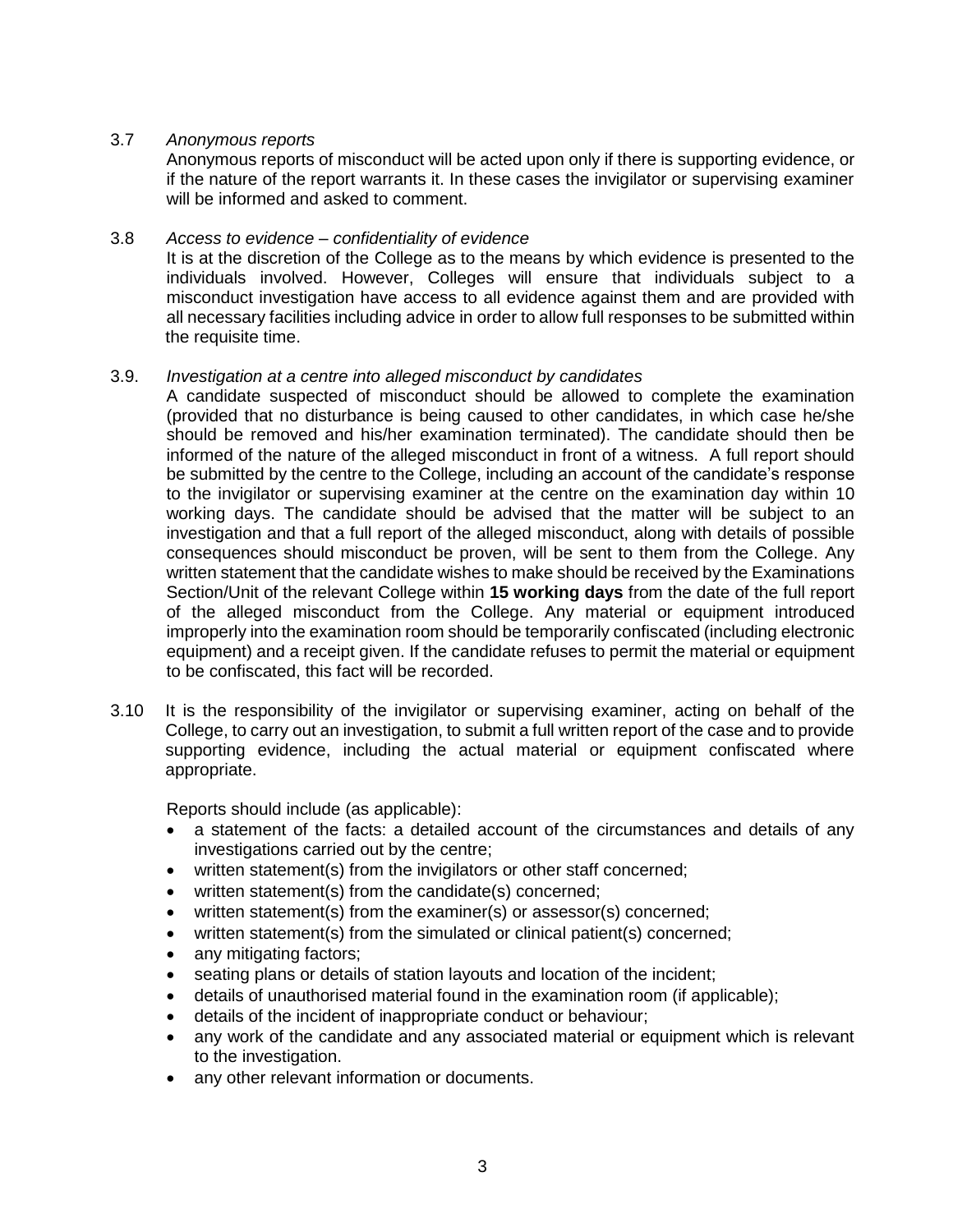3.11 Reports should be provided to the College as soon as possible and within 10 working days of the alleged misconduct.

## **4. Consideration of the allegation**

- 4.1 In following up the receipt of a formal report of allegation of misconduct, the Head of Examinations of the relevant College (or their nominee) should write to the candidate with full details of the allegation and evidence against them and inform them of the possible consequences should misconduct be proven and of the avenues for appealing should a finding be made against them. The candidate should also be reminded that they have **15 working days** from the date of the full report in which to submit a written statement. For the avoidance of doubt, the Head of Examinations should stipulate the exact date by which the candidate should respond.
- 4.2 Once the candidate's response to the allegation contained in the report has been received, or 15 working days from the date of the full report, whichever is first, the Head of Examinations, or equivalent, will consider the case and decide upon a course of action. The course of action followed will be determined by the seriousness of misconduct as defined in the **annex** of this document, and may range from:
	- If the misconduct is a **Penalty 1** or **Penalty 2** level offence, the Head of Examinations should contact the candidate to inform them of the decision, and contact the ICBSE office so this can be recorded;
	- If the misconduct is a **Penalty 3** to **Penalty 5** level offence, the ICBSE office should be contacted so that the other Heads of Examinations can be consulted, before the Head of Examinations of the College wherein the misconduct occurred contacts the candidate to inform them of the decision. The ICBSE office should be informed so this can be recorded;

In addition:

- The Head of Examinations can contact the ICBSE office to convene a panel to consider the case if they feel it merits further consideration using 'paper' procedures;
- The Head of Examinations can contact the ICBSE office to convene a panel to consider the case if they feel it merits further consideration using 'hearing' procedures.

The Head of Examinations, or equivalent, should inform the candidate of the decision within **15 working days** of the date the candidate responded or when the 15 days for the candidate to respond expired (whichever is earlier).

- 4.3. Full details of the panel procedure should be sent to candidates whose case is to be put before a panel.
- 4.4 Most cases will be considered on the basis of documentary evidence alone and candidates will have the opportunity to respond to the allegations against them in writing. However, in the instance of a convened panel, candidates have the right to appear in order to put their case in person. In such cases the candidate has the right to be accompanied, but not legally represented at a Panel meeting by a companion, who normally may not be a legally-qualified representative. The companion may advise and counsel the candidate, but may not crossexamine any other person present at the Panel meeting. If the candidate wishes to be accompanied by a companion, they must provide the ICBSE Manager with the name,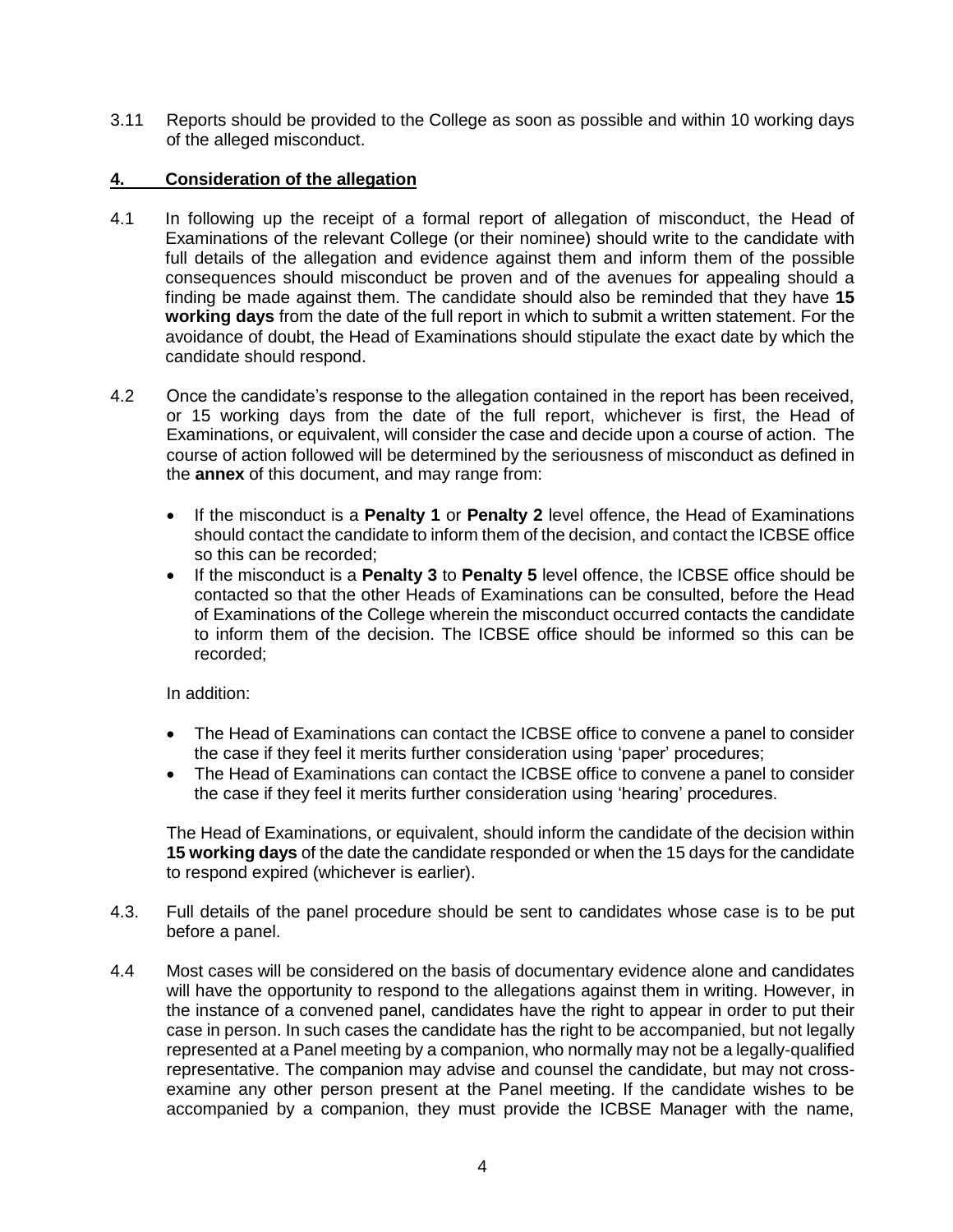address and role of the nominated person **not less than five working days** before the Panel meeting.

#### **5. The panel**

#### **5.1. The panel - general**

- 5.1.1 A panel may be called for allegations that are felt to require further scrutiny or clarification.
- 5.1.2 For allegations for which the appointment of a panel is required, as set out above, the panel will comprise three experienced examiners, one from each of the Colleges other than the one through which the candidate sat and, if required, an educational adviser and a legal adviser. The panel chair will be a senior examiner from among the examiners appointed to the panel. The panel meeting will be minuted by the ICBSE Manager.
- 5.1.3 The panel will aim to deal fairly and reasonably with candidates and with those making allegations against them. Criminal rules and procedures relating to the evidence will not apply.
- 5.1.4 Members of the panel will not have had any prior involvement with the candidate's examination performance or any close working relationship with the candidate and must disclose this if it is the case. Members of the panel should not have had any involvement in the investigation of the candidate's alleged misconduct.
- 5.1.5 The documentation will be dealt with as follows:
	- the panel and the candidate against whom an allegation has been made must have access to the same documentation;
	- the documentation will consist of the allegation, the College's report, the candidate's response and any witness statements or other evidence to be relied upon by both sides.
- 5.1.6 The panel will function as follows:
	- the panel will establish whether correct procedures have been followed in the investigation of the case, and that the candidate accused of misconduct has been given the opportunity to respond properly to the allegations and, if requested, to make a personal statement;
	- the panel will consider the allegations and the report upon them, including any evidence offered in response by the candidate;
	- the panel will reach a decision on the balance of probabilities
	- the panel may refer allegations of potentially illegal activity or constitute regulatory breaches to an appropriate body/authority
	- the panel will set out its decision in writing with reasons, including the evidence taken into account, how the evidence was weighed and why it arrived at its decision. This will be passed to the relevant Head of Examinations (or equivalent), who will then take action to inform the candidate of the outcome. The ICBSE will keep a record of the decision;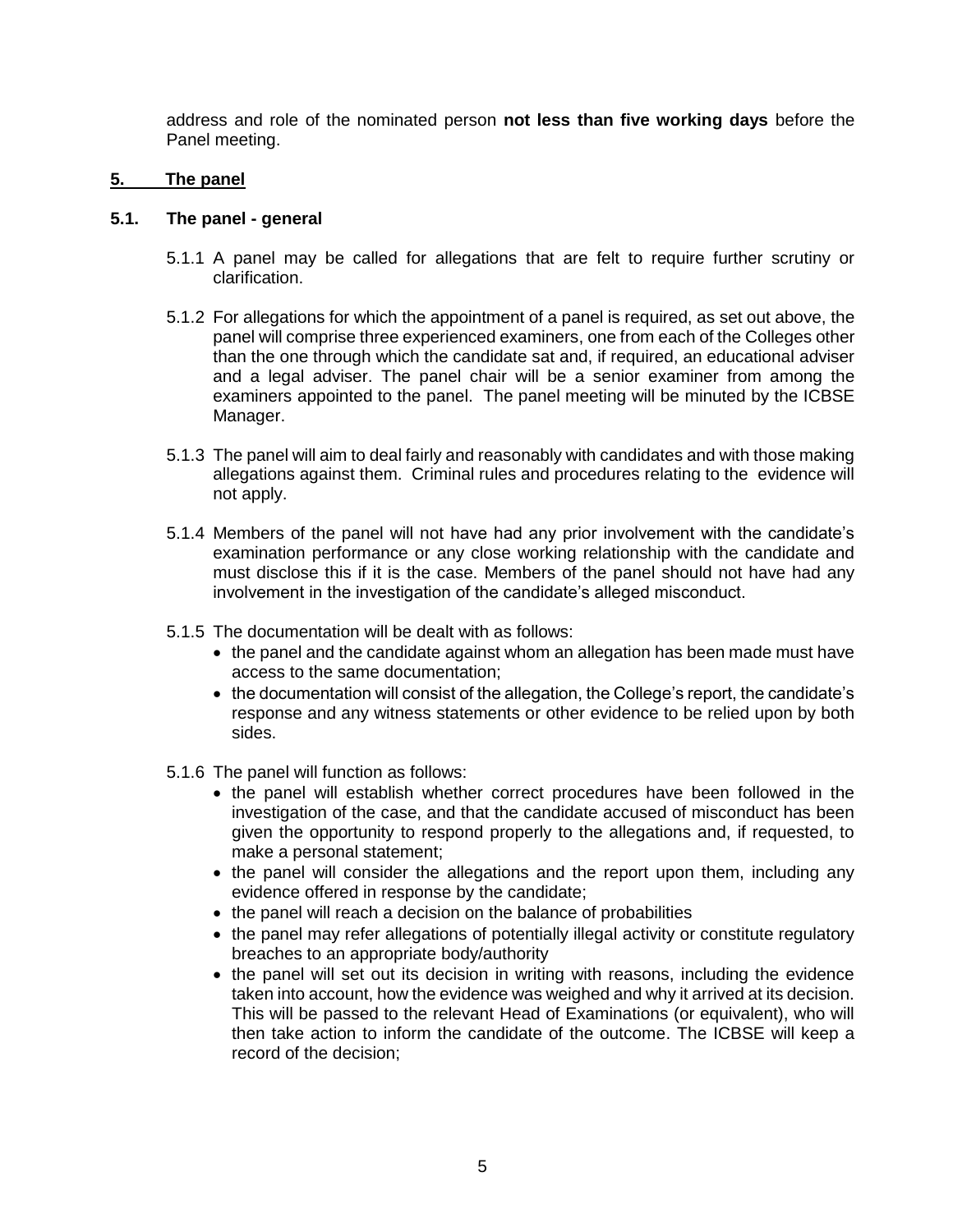- the panel will not be responsible for deciding the sanction to be imposed on the candidate. The panel's sole remit is to decide on whether or not the candidate is guilty of misconduct;
- the panel should conduct its business as a matter of priority in order that the candidate is informed of the outcome in a timely manner.

#### **5.2 The Panel – Paper Proceedings**

- 5.2.1 In addition to the general proceedings above, the following will apply to a panel considering its actions by paper/email:
	- The ICBSE Manager will be responsible for the circulation of all material to the panel members;
	- The Panel Chair will be responsible for any decision to upgrade the paper panel to a hearing should the evidence determine that a hearing was appropriate.

#### **5.3 The Panel – Hearing Proceedings**

- 5.3.1 The candidate will be given at least eight weeks' notice of the holding of a panel hearing. Copies of any additional documents the candidate wishes to be considered should be provided to the ICBSE office at least four weeks before the date of the hearing. The documentation to be considered by the panel will be finalised and sent to the Panel not less than five working days before the date fixed for any hearing. Only in exceptional circumstances will the panel consider the introduction of any additional evidence at the hearing itself. Any decision to consider additional evidence is at the sole discretion of the panel. The ICBSE Manager will be responsible for the circulation of all material to the panel members and the candidate.
- 5.3.2 If required, the panel will hear evidence from the candidate or his/her representative, The panel can call the relevant Head of Examinations as a witness to the hearing to describe the events in question and the investigation process, but the Head of Examinations will play no part in the decision-making process of the panel. The panel may call for other witnesses in order to illuminate the case. The panel will have the right to question the candidate or his/her representative or any witnesses but will not be under any obligation to do so.
- 5.3.3 All those present are expected to show courtesy, restraint and good manners. If they fail to do so and after due warning, the hearing may be adjourned or terminated at the discretion of the panel. Any person who is dissatisfied with any aspect of the way the hearing is conducted must say so before the proceedings go any further and his / her comment will be minuted.
- 5.3.4 The panel Chair may, at his/her discretion, otherwise adjourn the hearing if he/she considers it appropriate to do so. This may include an adjournment for welfare reasons, to enable additional information to be obtained and/or considered or for the parties to take legal advice on a specific issue arising.
- 5.3.5 When the Chair of the panel is satisfied that sufficient consideration has been given to the documentation provided and any representations made by the parties, he/she will conclude the hearing.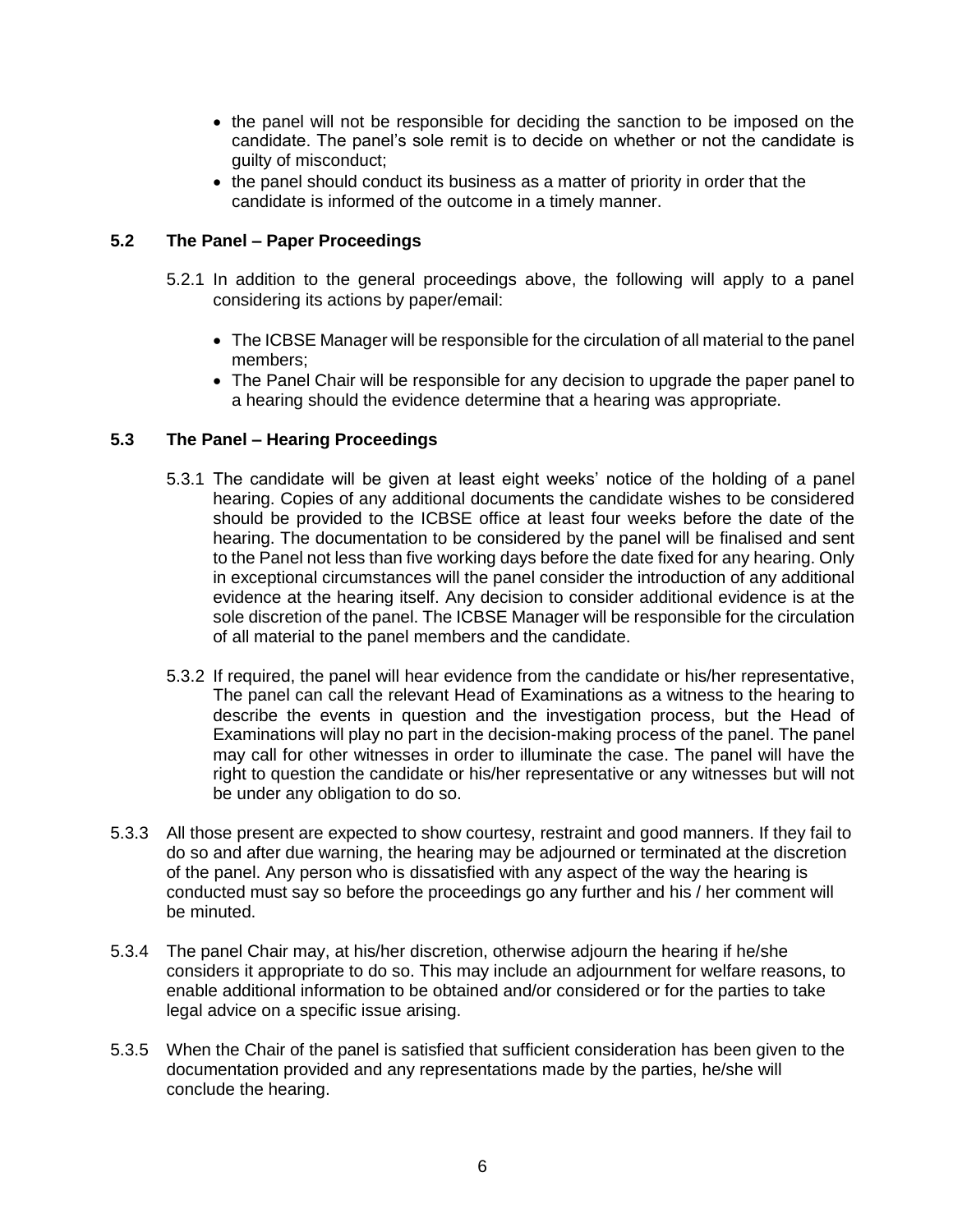- 5.3.6 A hearing before the panel is a private proceeding. No notes or other records or oral statements relating to the suspected misconduct or any matter discussed in or arising from the proceeding shall be published or otherwise made available directly or indirectly to the press or other media.
- 5.3.7 Expenses incurred by the candidate while participating in a misconduct panel will not be covered by ICBSE.

#### **6. Sanctions and penalties applied against candidates**

- 6.1 Colleges may, at their discretion, impose the following sanctions and penalties against candidates found guilty of misconduct:
	- 6.1.1 The candidate is issued with a formal warning about his/her conduct and the likely penalties if that conduct is repeated. (Penalty 1);
	- 6.1.2 The candidate's result for a whole examination part or component is withheld or annulled. (Penalty 2);
	- 6.1.3 The candidate's results from all parts or components of the examination taken to date are withheld or annulled. (Penalty 3);
	- 6.1.4 The candidate is barred from entering part of the examination for a set period of five years. (This penalty can be combined with any of the above.) (Penalty 4);
	- 6.1.5 The candidate is barred from entering any part of the examination again (would be combined with Penalty 3, above). (Penalty 5); the candidate will be able to appeal for this ban to be lifted after five years. The candidate must wait five years after the imposition of this sanction before making any appeal for the ban to be lifted.
	- 6.1.6 The four Royal Surgical Colleges will inform each other of the imposition of *any*  penalty against a candidate. In any case where Penalty 4 or 5 is applied, the College will inform any other Medical Royal Colleges as necessary, the General Medical Council and Irish Medical Council (or equivalent international body), and the candidate's employer/trainer (or equivalent). In certain circumstances it may be appropriate to inform the police.
	- 6.1.7 If a College feels that Penalty 4 or 5 penalty may be warranted, this will be passed to ICBSE for them to decide whether it is appropriate. This decision will be made by email involving the ICBSE Chair, IQA Chair and relevant sub group Chair. This decision will then be relayed to the relevant Head of Examinations, who will then take action to inform the candidate of the sanction to be imposed on them.
	- 6.1.8 In all cases in which sanctions are to be imposed on a candidate, it is the responsibility of the College to whom the candidate applied to inform the candidate of the sanction to be imposed on them.

#### **7. Principles for applying sanctions and penalties**

7.1. The Colleges have agreed that sanctions and penalties are not to be applied to infractions according to a fixed scale, but are to be chosen from a defined range, in order to reflect the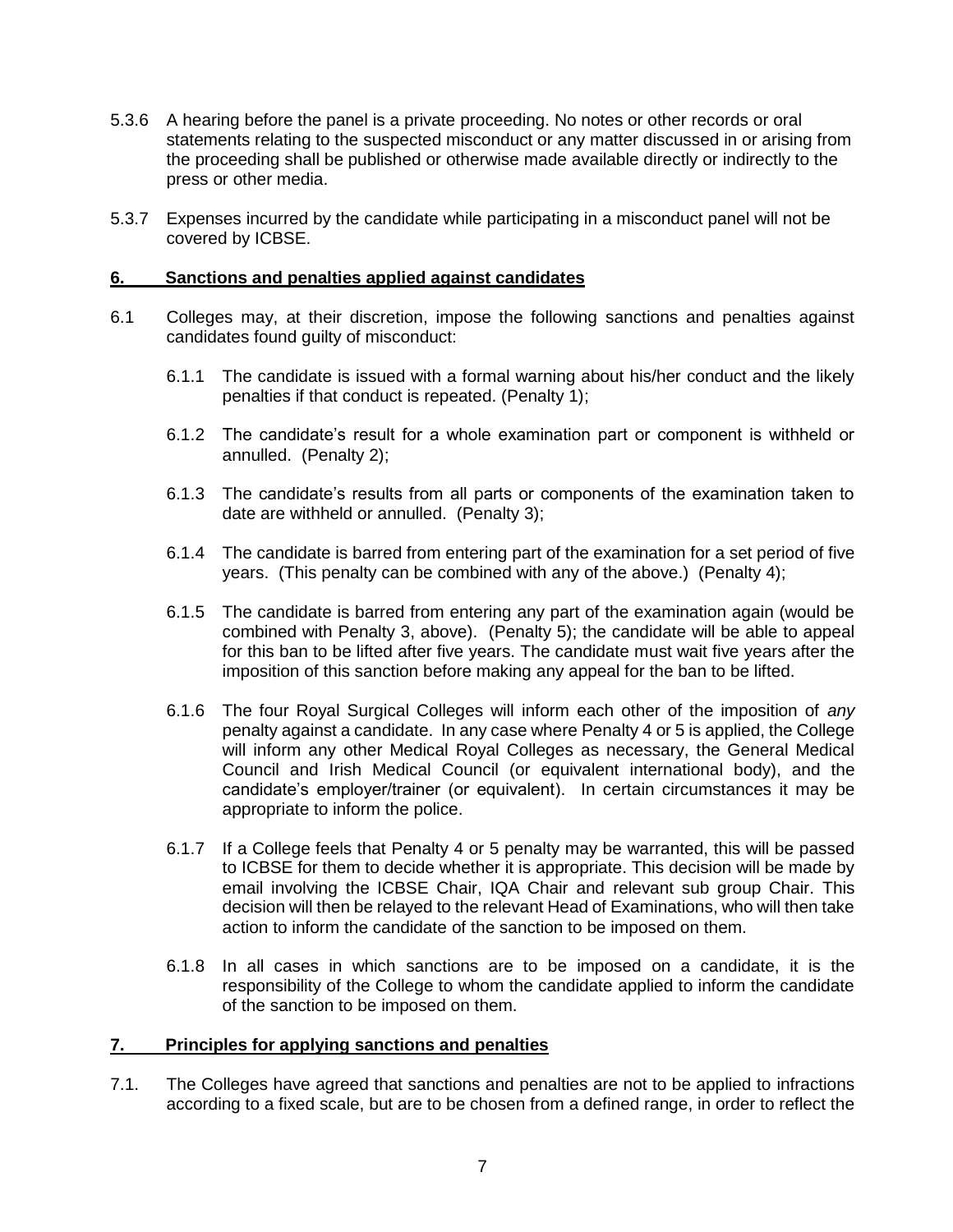particular circumstances of each case and any mitigating factors. The agreed level of sanction or penalty for a particular infraction is set out in the **Table of Infractions and Range of Penalties** at the end of this document.

- 7.2. The Colleges reserve the right to apply penalties flexibly, outside of the defined ranges, if particular mitigating or aggravating circumstances are found to exist.
- 7.3. As no assumptions can be made about intended actions, penalties will be based only on the evidence presented.
- 7.4. All penalties must be justifiable and reasonable in their scale and consistent in their application.
- 7.5. Penalties may apply either to all parts or components of the examination in which the infraction has been committed or may apply additionally to possible future examinations, depending upon the severity of the infraction. If evidence comes to light some considerable time after the infraction, a penalty may still be applied to the examination in which the infraction was committed and to later examinations.
- 7.6. For reasons of consistency of approach in the application of penalties, the Colleges will not (subject to any mitigating factors or extenuating circumstances) take into account the consequential effects of any particular penalty that might arise from the circumstances of the individual.
- 7.7. Penalties applied will remain on record until the candidate is either time-expired from the MRCS or MRCS (ENT) examination or passes the MRCS or MRCS (ENT) examination.

#### **8. Communicating decisions**

8.1 The candidate will be informed of any decision in writing as soon as possible after decisions are made and in all cases within **10 working days** of the panel hearing. It is the responsibility of the Head of Examinations (or equivalent) to communicate the decision to the individuals concerned, and to give warnings in cases where this is indicated.

#### **9. Appeals**

- 9.1. If a candidate wishes to appeal against a misconduct ruling against them, they should contact the ICBSE Chair **within 10 working days** of the date of the notification of the sanction against them. The candidate may provide additional evidence at this stage. The Chair of ICBSE will determine whether sufficient evidence exists for consideration by an ICBSE Misconduct Appeal Panel.
- 9.2. If the Chair of ICBSE refers the appeal to an ICBSE Misconduct Appeal Panel, the appeal will be considered by a panel appointed by the Chair of ICBSE that may be composed as set out below. The panel members will be experienced in examinations but will be external to the College concerned and will not include anyone who has previously been involved with the case.
	- Chair chair of ICBSE or the chair of IQA if the ICBSE Chair has previously been involved in the case;
	- Two examiners from a surgical Royal College not the subject of the appeal;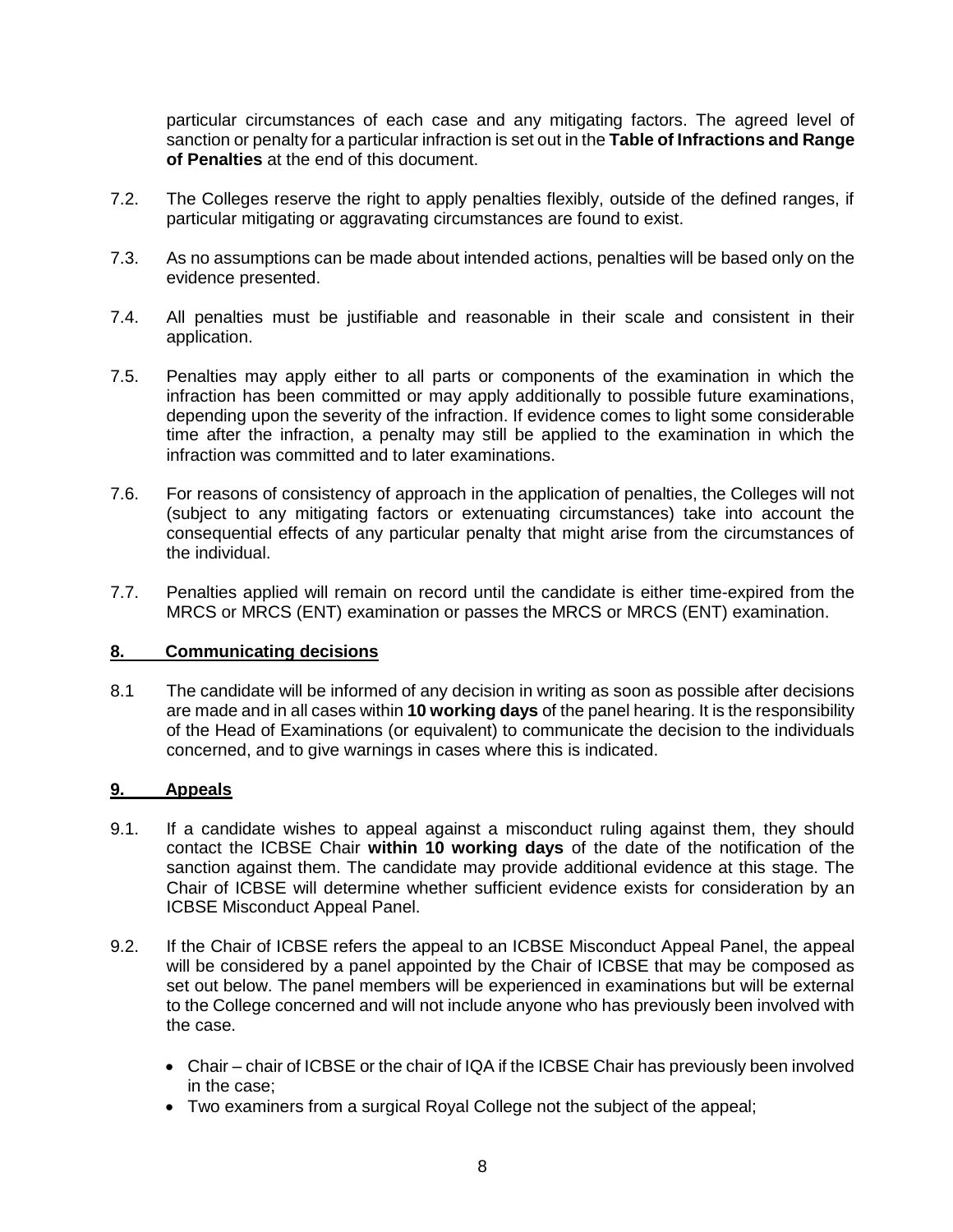- Educational adviser;
- Legal adviser;
- Appeals Panel Secretary (normally ICBSE Manager), to minute the meeting but not to participate in the decision.
- 9.3. If the Chair of ICBSE considers that sufficient evidence does not exist for consideration by an ICBSE Misconduct Appeal Panel, the ICBSE Manager will notify the candidate of this with reasons and confirm that the appeal procedure is at an end. The decision made by the Chair of ICBSE will be final.

## **10. Costs**

10.1. Neither ICBSE nor any of the Colleges will meet any costs incurred by the candidate in preparing for or attending either a panel meeting or an appeal meeting.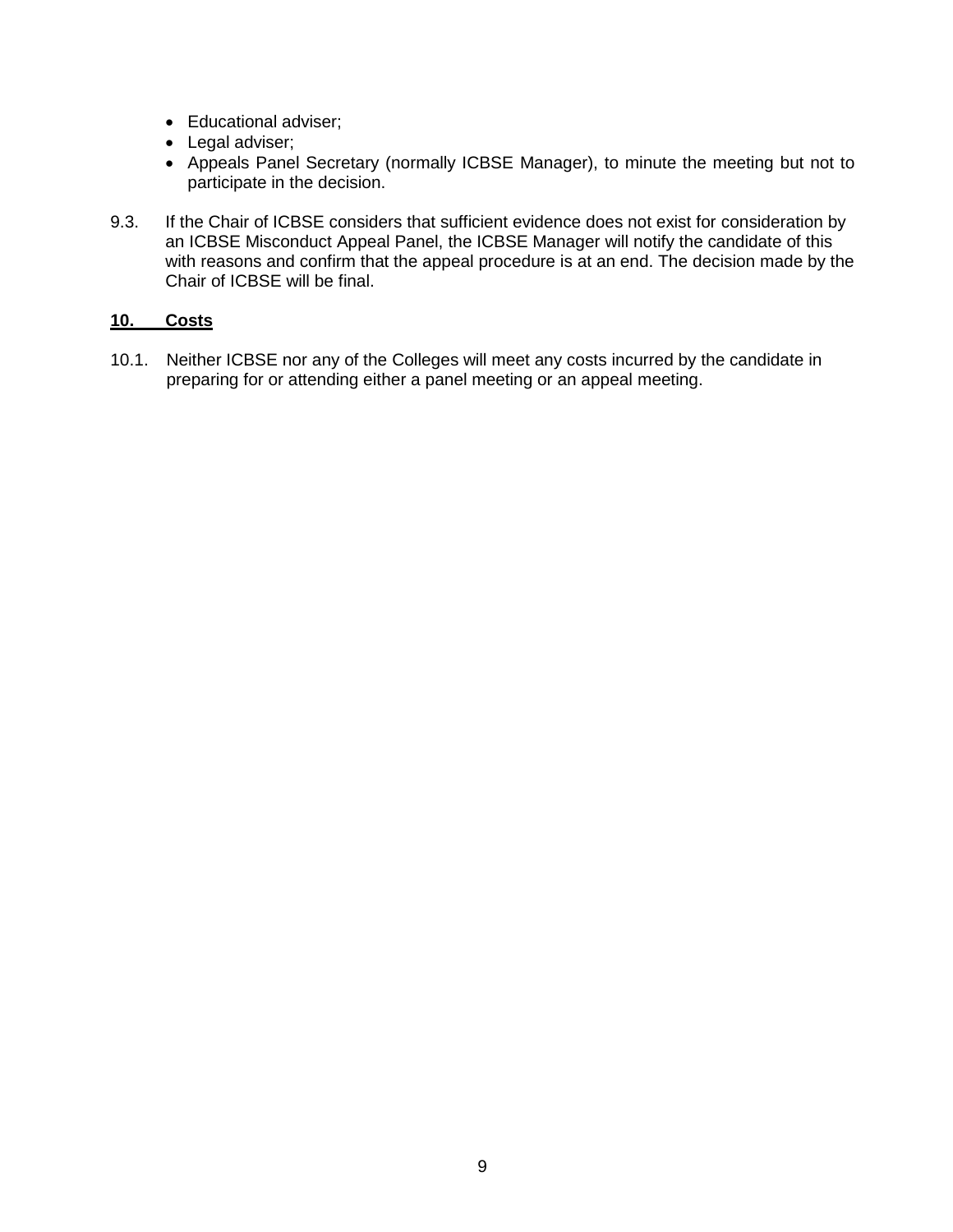#### **ANNEX A - TABLE OF INFRACTIONS GRADED ACCORDING TO LEVELS OF SERIOUSNESS AND SHOWING APPROPRIATE RANGES OF PENALTIES APPLIED TO CANDIDATES**

| <b>TYPE OF INFRACTION</b>                                                            | <b>WARNING</b><br>(Penalty 1)                                                                                                                                                            | <b>ANNULLED RESULT -</b><br><b>COMPONENT</b>                                            |                                     | <b>ANNULMENT OF ALL</b><br><b>RESULTS ACHIEVED</b>                  | <b>BARRED FROM</b><br><b>ENTRY (Penalties</b>                          |  |  |  |
|--------------------------------------------------------------------------------------|------------------------------------------------------------------------------------------------------------------------------------------------------------------------------------------|-----------------------------------------------------------------------------------------|-------------------------------------|---------------------------------------------------------------------|------------------------------------------------------------------------|--|--|--|
|                                                                                      |                                                                                                                                                                                          | (Penalty 2)                                                                             |                                     | (Penalty 3)                                                         | 4-5*) (May be                                                          |  |  |  |
|                                                                                      |                                                                                                                                                                                          |                                                                                         |                                     |                                                                     | used in addition<br>to Penalty 3)                                      |  |  |  |
| Introduction of unauthorised material into the examination environment, for example: |                                                                                                                                                                                          |                                                                                         |                                     |                                                                     |                                                                        |  |  |  |
| notes, textbooks or study<br>guides and personal organisers.                         | notes of an academic<br>nature but irrelevant<br>to subject.                                                                                                                             | notes relevant to<br>subject, but no proof of<br>attempt to use.                        |                                     | notes relevant and<br>used, or prepared to be<br>used.              | for extreme or<br>repeated examples<br>of activity under<br>penalty 3. |  |  |  |
| calculators, dictionaries.                                                           | not used.                                                                                                                                                                                | used or attempted to<br>use.                                                            |                                     |                                                                     |                                                                        |  |  |  |
| personal music/MP3 player.                                                           | not used, or used but<br>does not contain<br>material relevant to<br>subject.                                                                                                            |                                                                                         |                                     | used, contains material<br>relevant to subject.                     | for extreme or<br>repeated examples<br>of activity under<br>penalty 3. |  |  |  |
| mobile phone, or other similar<br>electronic devices.                                | in the examination<br>room but not in the<br>candidate's<br>possession, and<br>rings or beeps; in the<br>candidate's<br>possession, but no<br>evidence of being<br>used or being active. | in the candidate's<br>possession and is active<br>(rings, beeps, used as<br>calculator) |                                     | evidence that device is<br>used to obtain or pass<br>on information | for extreme or<br>repeated examples<br>of activity under<br>penalty 3. |  |  |  |
| wearing of<br>headphones/earphones/earbuds<br>(even if only noise-cancelling).       |                                                                                                                                                                                          | used or attempted to<br>use.                                                            |                                     | used, contains material<br>relevant to subject.                     | for extreme or<br>repeated examples<br>of activity under<br>penalty 3. |  |  |  |
| <b>Standard Penalties</b>                                                            |                                                                                                                                                                                          |                                                                                         |                                     |                                                                     |                                                                        |  |  |  |
| warning.                                                                             |                                                                                                                                                                                          |                                                                                         | 4 barred from entry for set period. |                                                                     |                                                                        |  |  |  |
| 2 result for a discrete part or component annulled/withheld                          |                                                                                                                                                                                          | 5 barred from entry ever again. * Penalty 5 would also                                  |                                     |                                                                     |                                                                        |  |  |  |
| 3 all results for exam to date annulled/withheld.                                    |                                                                                                                                                                                          |                                                                                         |                                     | imply the imposition of penalty 3.                                  |                                                                        |  |  |  |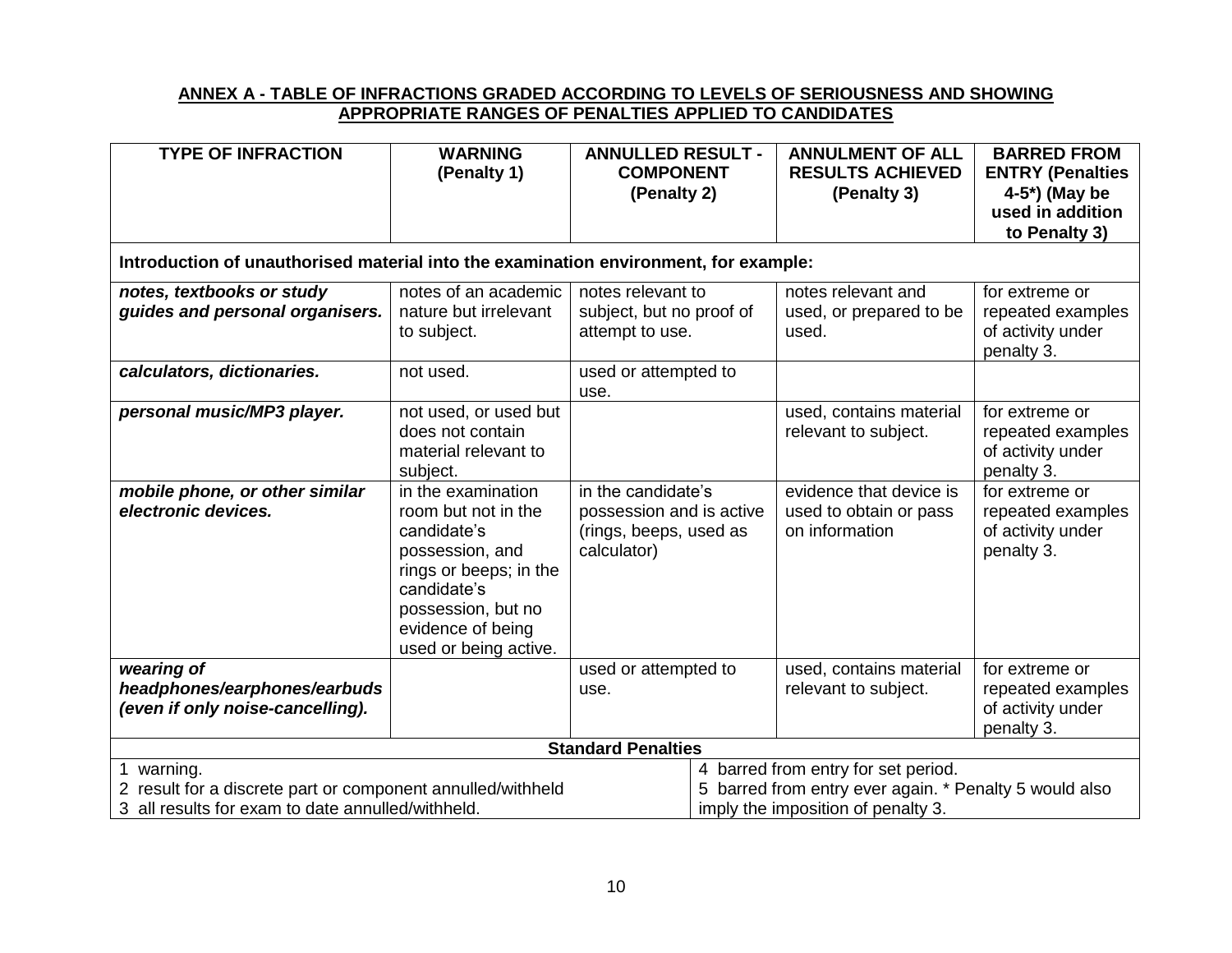| <b>TYPE OF INFRACTION</b>                                                                                                      | <b>WARNING</b><br>(Penalty 1)                                                                                                                 | <b>ANNULLED RESULT -</b><br><b>COMPONENT</b><br>(Penalty 2)                                              |                                                                                                                                    | <b>ANNULMENT OF ALL</b><br><b>RESULTS ACHIEVED</b><br>(Penalty 3)                                                                                                                  | <b>DEBARRED FROM</b><br><b>ENTRY (Penalties</b><br>4-5*) (May be used<br>in addition to |  |  |  |
|--------------------------------------------------------------------------------------------------------------------------------|-----------------------------------------------------------------------------------------------------------------------------------------------|----------------------------------------------------------------------------------------------------------|------------------------------------------------------------------------------------------------------------------------------------|------------------------------------------------------------------------------------------------------------------------------------------------------------------------------------|-----------------------------------------------------------------------------------------|--|--|--|
|                                                                                                                                |                                                                                                                                               |                                                                                                          |                                                                                                                                    |                                                                                                                                                                                    | Penalty 3)                                                                              |  |  |  |
| Obtaining, receiving, exchanging or passing on information which could be examination related (or the attempt to):             |                                                                                                                                               |                                                                                                          |                                                                                                                                    |                                                                                                                                                                                    |                                                                                         |  |  |  |
| talking/use of<br>telephone.                                                                                                   | isolated incidents of<br>talking before start of<br>exam or while papers<br>are being collected but<br>candidates have not<br>been dismissed. | talking during exam about<br>matters not related to<br>exam; receiving non exam-<br>related information. |                                                                                                                                    | talking during the exam<br>with intention to give or<br>obtain answers.                                                                                                            | . for extreme or<br>repeated examples<br>of activity under<br>penalty 3.                |  |  |  |
| written communication.                                                                                                         | passing written<br>communications<br>(notes) which clearly<br>have no bearing on the<br>examination.                                          | receiving exam-related<br>information via notes (no<br>proof of use).                                    |                                                                                                                                    | passing exam related<br>notes to other candidates;<br>deliberately helping one<br>another; swapping<br>answer sheets.<br>Receiving and using<br>information contained in<br>notes. | for extreme or<br>repeated examples<br>of activity under<br>penalty 3.                  |  |  |  |
| copying from another<br>candidate.                                                                                             |                                                                                                                                               |                                                                                                          |                                                                                                                                    | permitting examination<br>answers to be copied;<br>showing other candidates<br>the answers.<br>copying from another<br>candidate's answers.                                        | for extreme or<br>repeated examples<br>of activity under<br>penalty 3.                  |  |  |  |
| soliciting information<br>about exam from earlier<br>candidates.                                                               | overheard discussing<br>scenarios, patients or<br>viva questions with<br>candidates who have<br>not yet been examined.                        |                                                                                                          |                                                                                                                                    |                                                                                                                                                                                    | for extreme or<br>repeated examples<br>of activity under<br>penalty 3.                  |  |  |  |
| <b>Standard Penalties</b>                                                                                                      |                                                                                                                                               |                                                                                                          |                                                                                                                                    |                                                                                                                                                                                    |                                                                                         |  |  |  |
| 1 warning.<br>2 result for a discrete part or component annulled/withheld<br>3 all results for exam to date annulled/withheld. |                                                                                                                                               |                                                                                                          | 4 barred from entry for set period.<br>5 barred from entry ever again. * Penalty 5 would also imply<br>the imposition of penalty 3 |                                                                                                                                                                                    |                                                                                         |  |  |  |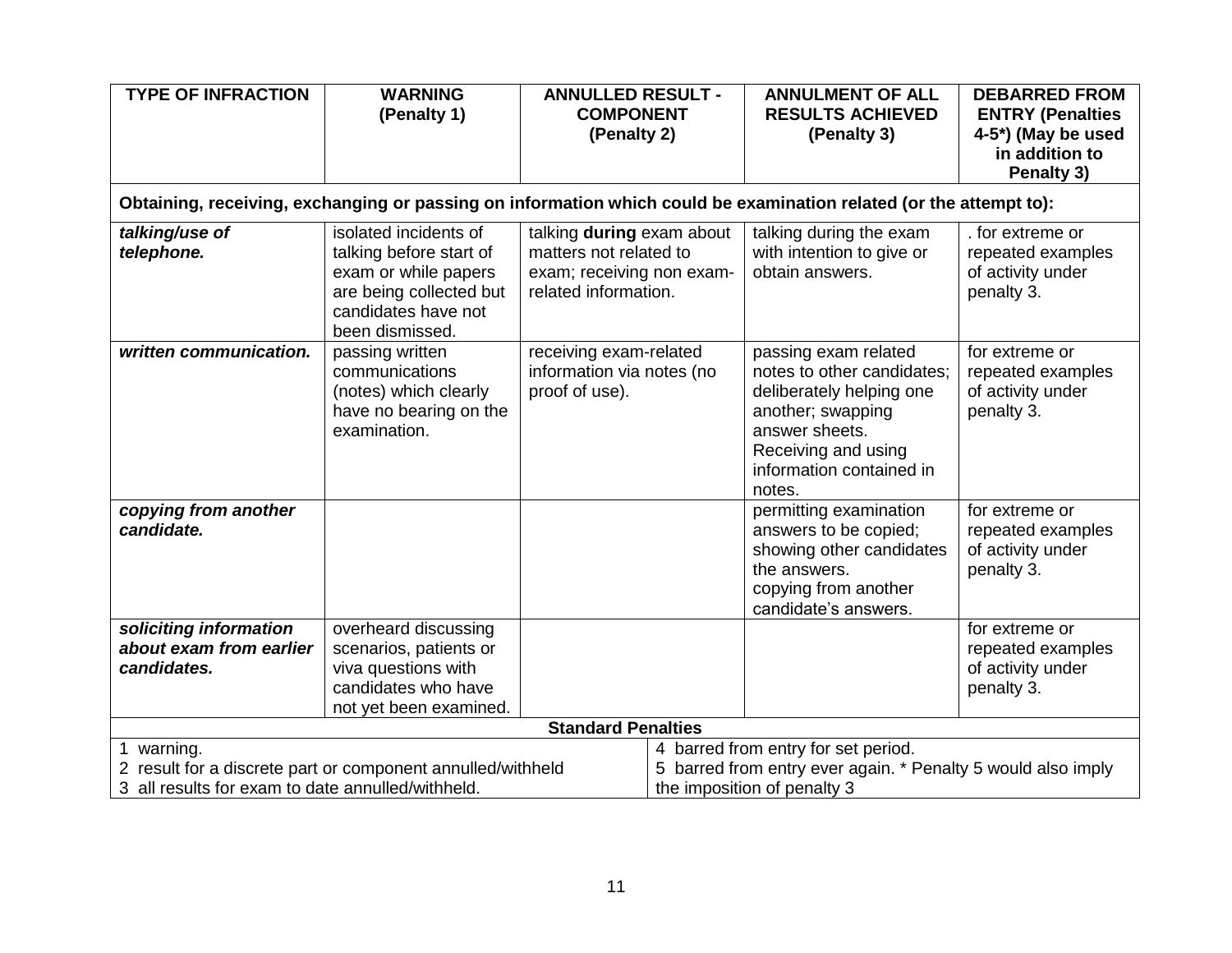| <b>TYPE OF INFRACTION</b>                                   | <b>WARNING</b>             | <b>ANNULLED RESULT -</b>               |                                                              | <b>ANNULMENT OF ALL</b>             | <b>BARRED FROM</b>      |  |  |
|-------------------------------------------------------------|----------------------------|----------------------------------------|--------------------------------------------------------------|-------------------------------------|-------------------------|--|--|
|                                                             | (Penalty 1)                | <b>COMPONENT</b>                       |                                                              | <b>RESULTS ACHIEVED</b>             | <b>ENTRY (Penalties</b> |  |  |
|                                                             |                            | (Penalty 2)                            |                                                              | (Penalty 3)                         | 4-5*) (May be used      |  |  |
|                                                             |                            |                                        |                                                              |                                     | in addition to          |  |  |
|                                                             |                            |                                        |                                                              |                                     | Penalty 3)              |  |  |
| collusion.                                                  | work of candidates         |                                        |                                                              | collusion was observed to           | for extreme or          |  |  |
|                                                             | reflects similarities that |                                        |                                                              | take place.                         | repeated examples       |  |  |
|                                                             | go beyond statistical      |                                        |                                                              |                                     | of activity under       |  |  |
|                                                             | probability but it is not  |                                        |                                                              |                                     | penalty 3.              |  |  |
|                                                             | known whether this         |                                        |                                                              |                                     |                         |  |  |
|                                                             | was copying or             |                                        |                                                              |                                     |                         |  |  |
|                                                             | collusion.                 |                                        |                                                              |                                     |                         |  |  |
| disruptive behaviour in                                     | minor disruption lasting   | repeated or prolonged                  |                                                              | provocative or aggravated           | . for extreme or        |  |  |
| the examination room                                        | short time.                | disruption; unacceptably               |                                                              | bad behaviour; repeated             | repeated examples       |  |  |
| (including the use of                                       |                            | rude remarks; behaviour                |                                                              | or loud offensive                   | of activity under       |  |  |
| offensive language).                                        |                            | necessitating being                    |                                                              | comments; physical                  | penalty 3.              |  |  |
|                                                             |                            | removed from the room;                 |                                                              | assault on staff or                 |                         |  |  |
|                                                             |                            | warning from<br>invigilator/supervisor |                                                              | property.                           |                         |  |  |
|                                                             |                            | ignored.                               |                                                              |                                     |                         |  |  |
| failing to abide by the                                     | removing answers from      | leaving MCQ examination                |                                                              | removing answers from               | for extreme or          |  |  |
| conditions of                                               | the examination room,      | early; deliberately breaking           |                                                              | the examination room and            | repeated examples       |  |  |
| supervision designed to                                     | but with proof that the    | supervision instructions;              |                                                              | with proof that the                 | of activity under       |  |  |
| maintain the security of                                    | answers have not been      | removing answers from                  |                                                              | answers have been                   | penalty 3.              |  |  |
| the examinations.                                           | impaired; breaching        | examination room but with              |                                                              | tampered with; removing             |                         |  |  |
|                                                             | supervision instructions   | no proof that the answers              |                                                              | question booklet from               |                         |  |  |
|                                                             | (candidate unaware of      | are safe.                              |                                                              | room.                               |                         |  |  |
|                                                             | instructions).             |                                        |                                                              |                                     |                         |  |  |
| <b>Standard Penalties</b>                                   |                            |                                        |                                                              |                                     |                         |  |  |
| 1 warning.                                                  |                            |                                        |                                                              | 4 barred from entry for set period. |                         |  |  |
| 2 result for a discrete part or component annulled/withheld |                            |                                        | 5 barred from entry ever again. * Penalty 5 would also imply |                                     |                         |  |  |
| 3 all results for exam to date annulled/withheld.           |                            |                                        | the imposition of penalty 3.                                 |                                     |                         |  |  |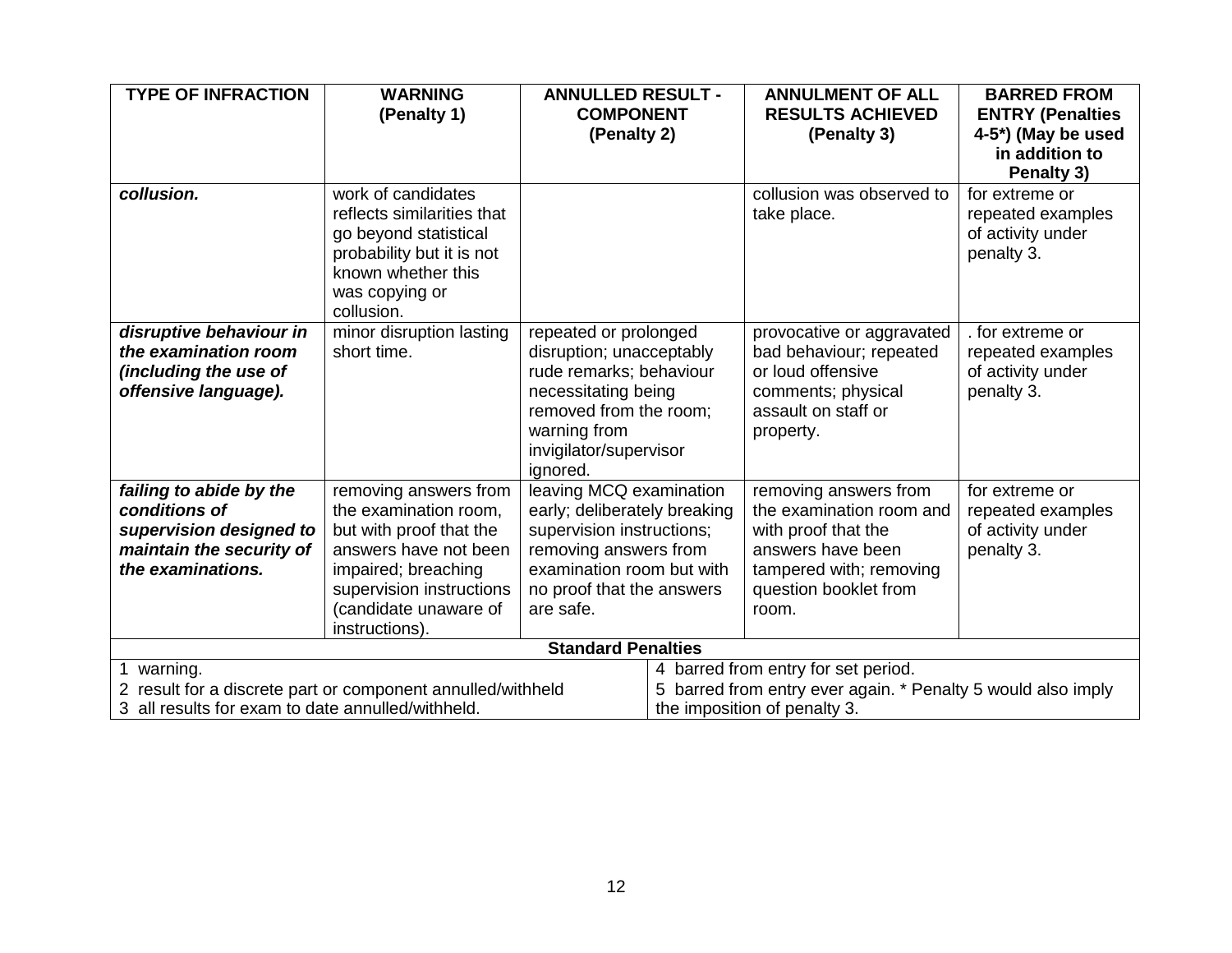| <b>TYPE OF INFRACTION</b>                                   | <b>WARNING</b>            | <b>ANNULLED RESULT -</b>     |                                                              | <b>ANNULMENT OF ALL</b>     | <b>BARRED FROM</b>      |  |
|-------------------------------------------------------------|---------------------------|------------------------------|--------------------------------------------------------------|-----------------------------|-------------------------|--|
|                                                             | (Penalty 1)               | <b>COMPONENT</b>             |                                                              | <b>RESULTS ACHIEVED</b>     | <b>ENTRY (Penalties</b> |  |
|                                                             |                           | (Penalty 2)                  |                                                              | (Penalty 3)                 | 4-5*) (May be used      |  |
|                                                             |                           |                              |                                                              |                             | in addition to          |  |
|                                                             |                           |                              |                                                              |                             | Penalty 3)              |  |
| failing to abide by the                                     | minor non-compliance,     | major non-compliance, e.g.   |                                                              | repeated and aggravated     | for extreme or          |  |
| instructions or advice                                      | e.g. sitting in a non-    | refusing to move to          |                                                              | non-compliance, e.g. with   | repeated examples       |  |
| of an Invigilator,                                          | designated seat;          | designated seat;             |                                                              | abusive or threatening      | of activity under       |  |
| Supervisor, or the                                          | continuing to write after | continuing to write after    |                                                              | behaviour                   | penalty 3.              |  |
| <b>Colleges in relation to</b>                              | being told to stop once.  | being told to stop more      |                                                              |                             |                         |  |
| the examination rules                                       |                           | than once.                   |                                                              |                             |                         |  |
| and regulations.                                            |                           |                              |                                                              |                             |                         |  |
| impersonation.                                              |                           |                              |                                                              | deliberate use of wrong     | for extreme or          |  |
|                                                             |                           |                              |                                                              | name or number;             | repeated examples       |  |
|                                                             |                           |                              |                                                              | impersonating another       | of activity under       |  |
|                                                             |                           |                              |                                                              | individual; arranging to be | penalty 3.              |  |
| identification,                                             |                           | obstructing or disabling the |                                                              | impersonated.               |                         |  |
|                                                             |                           | webcam, moving out of        |                                                              |                             |                         |  |
|                                                             |                           | view of the camera for       |                                                              |                             |                         |  |
|                                                             |                           | prolonged period,            |                                                              |                             |                         |  |
|                                                             |                           | positioning camera in such   |                                                              |                             |                         |  |
|                                                             |                           | a way that face is not       |                                                              |                             |                         |  |
|                                                             |                           | visible                      |                                                              |                             |                         |  |
| the inclusion of                                            | isolated words or         | frequent obscenities in      |                                                              | extremely offensive         | for extreme or          |  |
| inappropriate, offensive                                    | drawings, mildly          | answers; isolated mild       |                                                              | comments, obscenities or    | repeated examples       |  |
| or obscene material in                                      | offensive.                | obscenities or mildly        |                                                              | drawings aimed at a         | of activity under       |  |
| answers.                                                    |                           | offensive comments aimed     |                                                              | member of staff,            | penalty 3.              |  |
|                                                             |                           | at examiner(s) or            |                                                              | examiner or religious or    |                         |  |
|                                                             |                           | member(s) of staff.          |                                                              | racial group.               |                         |  |
| <b>Standard Penalties</b>                                   |                           |                              |                                                              |                             |                         |  |
| 1 warning.                                                  |                           |                              | 4 barred from entry for set period.                          |                             |                         |  |
| 2 result for a discrete part or component annulled/withheld |                           |                              | 5 barred from entry ever again. * Penalty 5 would also imply |                             |                         |  |
| 3 all results for exam to date annulled/withheld.           |                           |                              | the imposition of penalty 3.                                 |                             |                         |  |